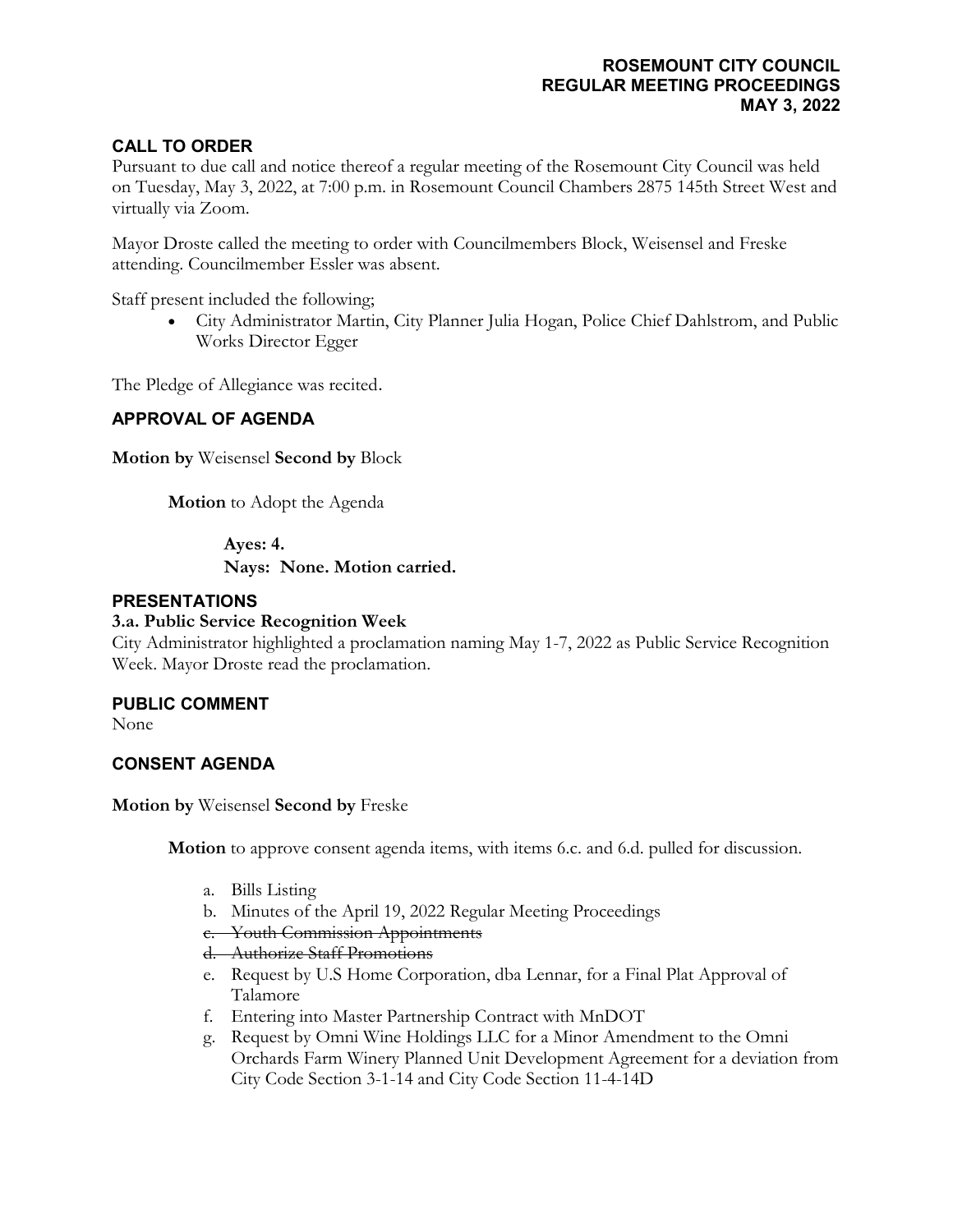**Ayes: Weisensel, Block, Droste, Freske Nays: None. Motion carried.**

## **6.c. Youth Commission Appointments**

Councilmember Weisensel pulled item to recognize the youth of the community that are being appointed to the Youth Commission. City Council held a Meet & Greet event on April 19<sup>th</sup> to meet the individuals interested in serving on the commission.

**Motion by** Weisensel **Second** by Block

**Motion to** appoint the following individuals to the Youth Commission:

- Julia Alex
- Ainsley Bartz
- Thatcher Buck
- Nadia Burman
- Nicholas Essler
- Keira Favre
- Grace Fulsaas
- Cameron Harvey
- Marissa Jacobson
- Kyli Knutson
- Charlie Lovin
- Harper Lovin
- Elizabeth Narloch
- Sakshi Mohanty
- Molly Pitzen
- Kate Reed
- Miana Rhoades
- Dillon State
- Sophie Thomas

**Ayes: Block, Droste, Freske, Weisensel Nays: None. Motion carried.**

# **6.d. Authorize Staff Promotions**

Councilmember Block pulled item to recognize staff and thank them for their work.

**Motion by** Block **Second** by Weisensel

**Motion to** approve the job descriptions and grade placement for the Deputy City Clerk/Management Analyst and GIS Supervisor positions,

**Motion to** authorize the promotion of Jessie Paque to Deputy City Clerk/Management Analyst effective May 16, 2022,

**Motion to** authorize the promotion of Aaron Menza to GIS Supervisor effective May 16, 2022.

**Ayes: Droste, Freske, Weisensel, Block Nays: None. Motion carried.**

# **PUBLIC HEARINGS**

**7.a. Public Hearing for a Request by Builders Lot Group, LLC to vacate Drainage and Utility Easements to accommodate the construction of Bray Hill**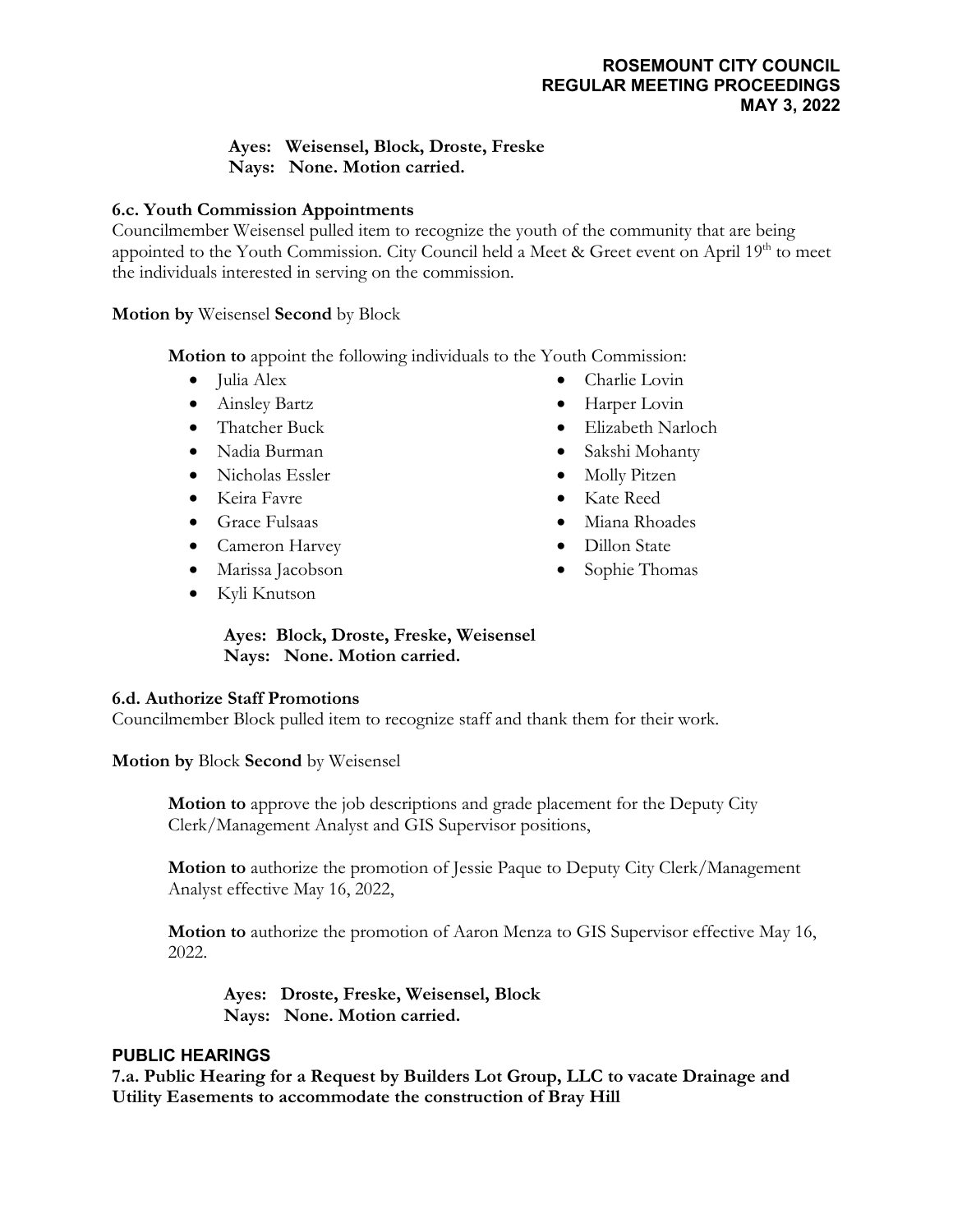#### **ROSEMOUNT CITY COUNCIL REGULAR MEETING PROCEEDINGS MAY 3, 2022**

City Planner Hogan presented on the drainage and utility easements within the Bray Hill subdivision. Vacating the easements are a necessary step to allow the development to move forward.

Mayor Droste opened the public hearing opened at 7:12 p.m.

No public comment received.

**Motion by** Droste **Second by** Weisensel

**Motion to** close the public hearing 7:13 p.m.

**Motion by** Freske **Second by** Block

**Motion** to adopt a resolution approving the vacation of drainage and utility easements to accommodate the construction of Bray Hill.

**Ayes: Freske, Weisensel, Block, Droste Nays: None. Motion carried.**

**UNFINISHED BUSINESS**

None

### **NEW BUSINESS**

**9.a. Request by Builders Lot Group, LLC for the Approval of a Planned Unit Development Master Development Plan with Rezoning and Preliminary and Final Plats for Bray Hill** City Planner Hogan presented the Bray Hill Planned Unit Development (PUD) Master Development Plan. Project is located at to the south of Bonaire Path and east of Akron Avenue. The 17.50-acre subdivision will include 49 single-family residential lots.

Dwayne Sicich with Builders Lot Group, LLC addressed Council's questions regarding a pedestrian crosswalk ramp on Arrowhead Way going north and south across Bonaire Path. Engineering staff will look to paint a crosswalk across Bonaire Path during Fall 2022.

**Motion by** Weisensel **Second by** Block

**Motion to** adopt a Resolution approving the Preliminary Plat for Bray Hill, subject to conditions.

**Ayes: Weisensel, Block, Droste, Freske Nays: None. Motion carried.**

**Motion by** Block **Second by** Weisensel

**Motion to** adopt an Ordinance amending Ordinance B City of Rosemount Zoning Ordinance for Bray Hill to rezone the site from AG-Agricultural District to R2 PUD – Moderate Density Residential Planned Unit Development.